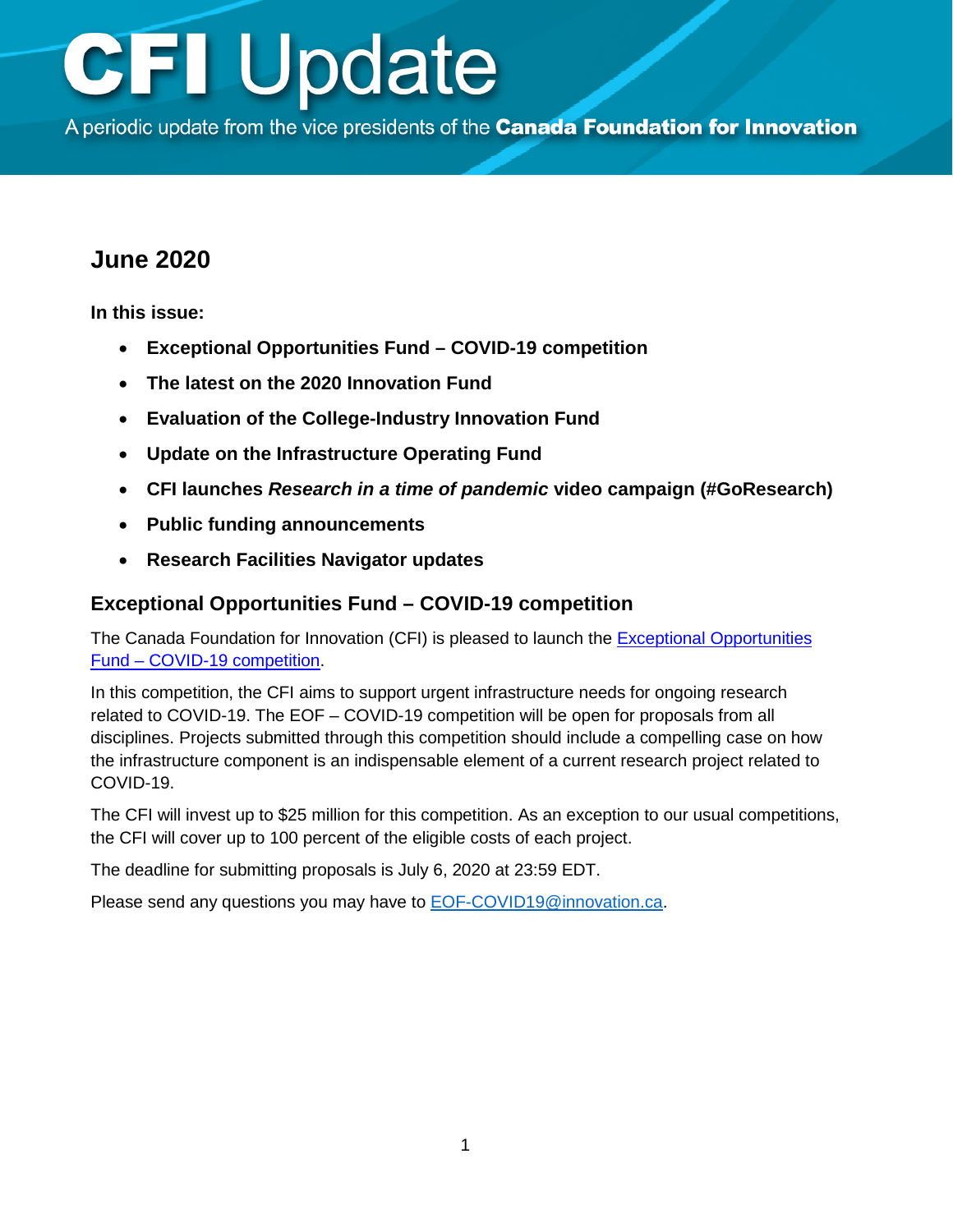<span id="page-1-0"></span>A periodic update from the vice presidents of the Canada Foundation for Innovation

### **The latest on the 2020 Innovation Fund**

The review process for the 2020 Innovation Fund competition continues to proceed according to original timelines. As outlined in the CFI Update on March 26, 2020, we changed the format of Expert Committee meetings to videoconference and eliminated in-person meetings with team leaders and representatives from institutions.

In light of the uncertainty of pandemic-related restrictions on travel and large gatherings, the format of the Multidisciplinary Assessment Committee (MAC) meetings — the second stage of the meritreview process — will also change from in-person to videoconference.

This revised format will require changes to the MAC process. The key change will be a streamlined process in which only proposals whose ratings are above a threshold of excellence at the Expert Committee stage will proceed to the MAC stage. As always, the CFI is committed to ensuring the merit-review process remains rigorous and fair.

### **Evaluation of the College-Industry Innovation Fund**

The CFI has engaged Goss Gilroy Inc., an independent consulting company, to undertake an evaluation of the College-Industry Innovation Fund. The evaluation will focus on the design and ongoing relevance of the Fund, including any gaps or barriers.

As part of the evaluation Goss Gilroy Inc. will be contacting college liaisons and other stakeholders to seek their input. They will also be administering a survey of colleges to obtain feedback on the Fund. With this in mind, we ask that you alert your researchers that they may receive a request from Goss Gilroy Inc. to complete the voluntary survey in the coming weeks and to encourage them to participate in this important exercise.

Please note that this evaluation is separate from other data collection activities of late and is not related to the ongoing CIIF 2020 competition.

# **Update on the Infrastructure Operating Fund**

### *Changes to the way IOF is paid*

We are changing the way we pay the [Infrastructure Operating Fund \(IOF\)](https://www.innovation.ca/awards/infrastructure-operating-fund) to institutions. This change will help us achieve more predictable disbursements that better align with the annual funding we receive from the Government of Canada.

### *How IOF payments will be calculated*

In April of each year, we will make IOF payments to institutions based on the date that the IOF was made available (that is, the date the award for the associated infrastructure was finalized).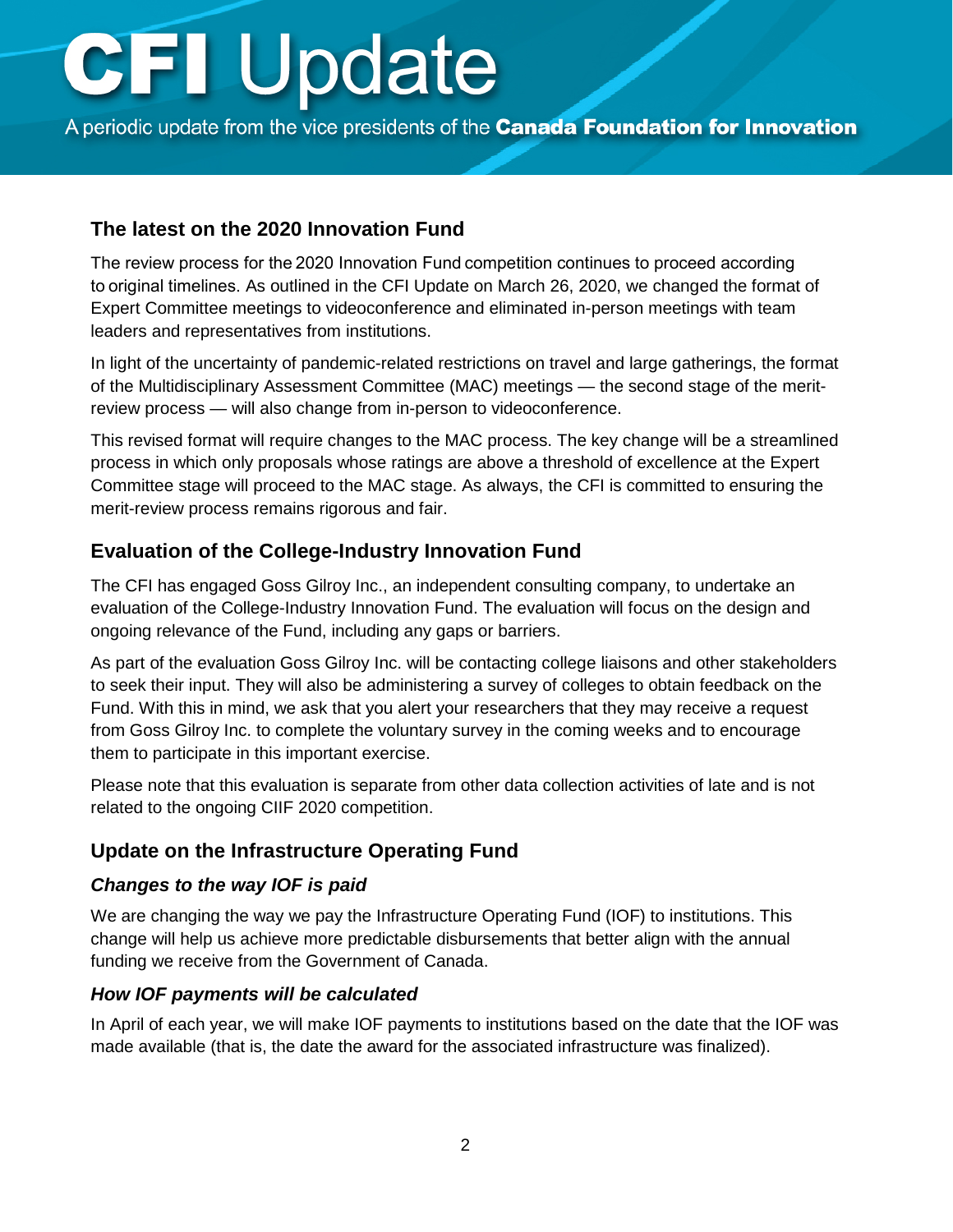A periodic update from the vice presidents of the Canada Foundation for Innovation

In April 2021, we will make a payment to institutions for any unused portion of their IOF allocation that was made available before April 1, 2016. You will receive a letter by March 2021 if such a payment will be made to your institution, including the payment amount and supporting calculations.

From now until April 2024, we are transitioning towards paying IOF to institutions two years after the associated infrastructure award is finalized. Institutions are still encouraged to distribute their IOF allocation based on actual operating and maintenance needs. They are not required to allocate the exact amount to the project that generated it. This offers institutions flexibility to support projects with different needs and scope, while ensuring accountability.

The transition is planned as follows:

| <b>Payment Date</b> | Will pay IOF associated to<br>infrastructure with award finalization<br>date before |
|---------------------|-------------------------------------------------------------------------------------|
| April 2021          | April 1, 2016                                                                       |
| April 2022          | April 1, 2018                                                                       |
| April 2023          | April 1, 2020                                                                       |
| April 2024          | April 1, 2022                                                                       |
| April 2025          | April 1, 2023                                                                       |

### *IOF annual report*

We have not changed the reporting requirements for the IOF. The IOF annual report continues to be due annually June 15 (three-month automatic extension this year due to the COVID-19 pandemic). It is important to note that we do not require you to spend the entire IOF amount in the fiscal year it is paid to you. We do however expect that you will use the IOF amounts paid to you in the years to come. We will monitor each institution's IOF expenditures (as reported in the IOF annual report) compared to the IOF payments we have made and will follow up with institutions individually if we have concerns.

The IOF annual report will also allow you to request additional IOF payments, if your April installment is insufficient to cover your IOF needs for the year.

#### *Questions*

We will update the IOF page of our website shortly and will add Frequently Asked Questions to specifically address the changes to how IOF is paid. Please contact the CFI Senior Programs Officer assigned to your institution if you have feedback, questions or concerns.